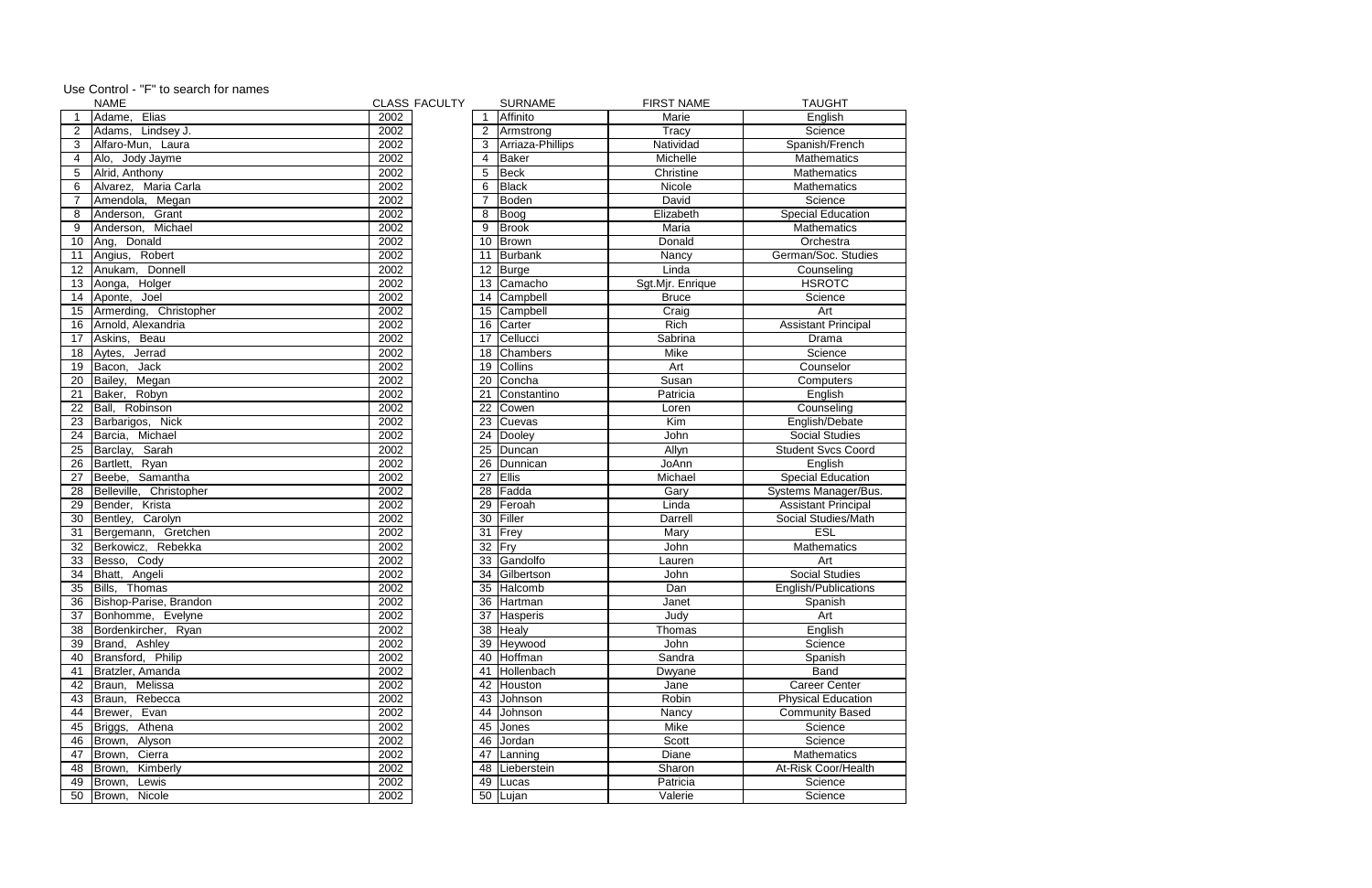|                        | 51 Bryant, Amanda     | 2002 |    | 51 Lysdal          | Sandie                | <b>Special Education</b>   |
|------------------------|-----------------------|------|----|--------------------|-----------------------|----------------------------|
| 52                     | Michelle<br>Bryant,   | 2002 |    | 52 MacKay          | Matt                  | Alt Ed./Business           |
| 53                     | Jordan<br>Burge,      | 2002 |    | 53 Malcomson       | Kathy                 | Counseling                 |
| 54                     | Burke, Penelope       | 2002 |    | 54 Manca           | Donna                 | French/Government          |
| $\overline{55}$        | Burner, Cadey         | 2002 |    | 55 Martin-Martinez | Olivia                | English                    |
| 56                     | Burns, Seana          | 2002 |    | 56 McFall          | Traci                 | <b>Special Education</b>   |
| 57                     | Butler, Ronald        | 2002 |    | 57 Meinert         | Mike                  | Science                    |
| 58                     | Buxton, Noah          | 2002 |    | 58 Meschery        | Tom                   | English                    |
| 59                     | Buyten-Walch, Jesse   | 2002 |    | 59 Messina         | Maria                 | Choir                      |
| 60                     | Byers, Sean           | 2002 |    | 60 Morgan          | Lynn                  | Mathematics                |
| 61                     | Campbell, Jason       | 2002 | 61 | Morris             | Lynda                 | Library                    |
| 62                     | Carrigan, Kathrine    | 2002 |    | 62 Opperman        | Terry                 | Counseling                 |
| 63                     | Casino, Stephanie     | 2002 |    | 63 Padgett         | Pete                  | Physical Ed./Driver's Ed   |
| 64                     | Castel, Jacqueline    | 2002 |    | 64 Penaluna        | Bill                  | Driver's Ed/Ath Director   |
| 65                     | Cathey, Joyce         | 2002 | 65 | Quinlan            | Diana                 | <b>Business</b>            |
| 66                     | Cerfoglio, Savanah    | 2002 |    | 66 Retterer        | Cathy                 | <b>Social Studies</b>      |
| 67                     | Chaidez, Juan         | 2002 |    | 67 Richter         | Paul                  | <b>Assistant Principal</b> |
| 68                     | Chambers, Matthew     | 2002 |    | 68 Rillon          | Sgt.Mjr.(Ret.) Ronald | <b>HSROTC</b>              |
| 69                     | Chamblin, Synthia     | 2002 |    | 69 Ripley          | Darren                | <b>Mathematics</b>         |
| 70                     | Chen, Yin             | 2002 |    | 70 Roberts         | William               | Principal                  |
| 71                     | Chichester, Stephanie | 2002 | 71 | Roix               | Douglas               | <b>Industrial Arts</b>     |
| 72                     | Childers, Jay         | 2002 | 72 | Ross               | David                 | Social Studies             |
| 73                     | Christenhusz, Nicolas | 2002 |    | 73 Rothe           | <b>Brian</b>          | P.E./Alt Ed.               |
| 74                     | Chrystal, Philip      | 2002 | 74 | Salter             | R. Jay                | English                    |
| 75                     | Cimarron, Bryan       | 2002 |    | 75 Schnabel        | Lt.Col. (Ret.) J.D.   | <b>HSROTC</b>              |
| 76                     | Cirac, Nicholas       | 2002 |    | 76 Schouweiler     | Peter                 | <b>World History</b>       |
| 77                     | Clancy-Ton, Jonathan  | 2002 | 77 | See                | Sharon                | English                    |
| 78                     | Clements, Kathryn     | 2002 | 78 | Sera               | Natalie               | ESL/Japanese               |
| 79                     | Cloninger, Jeffrey    | 2002 | 79 | Slagle             | <b>Mike</b>           | Science                    |
| 80                     | Coffey, Kimberly      | 2002 |    | 80 Spalka          | Monica                | P.E./Health                |
| 81                     | Coleman, Robert       | 2002 | 81 | Stamps             | Craig                 | <b>Special Education</b>   |
| 82                     | Conner, Andrew        | 2002 |    | 82 Stoughton       | Julie                 | Science/Alt/Ed             |
| $\overline{\text{83}}$ | Connley, Jacob        | 2002 |    | 83 Suarez          | Jennifer              | Spanish                    |
| 84                     | Cook, Rebecca         | 2002 |    | 84 Sullivan        | Gary                  | <b>Social Studies</b>      |
| $\overline{\text{85}}$ | Cornell, Benjamin     | 2002 |    | 85 Sullivan        | Pam                   | <b>Social Studies</b>      |
|                        | 86 Corrao, Cierra     | 2002 |    | 86 Tomac           | Jeff                  | Counselor                  |
|                        | 87 Costanza, Peter    | 2002 |    | 87 Tripp           | Carol                 | English                    |
| 88                     | Costet, Jessica       | 2002 |    | 88 Upton           | Ron                   | Spanish                    |
| 89                     | Coulson, Reginald     | 2002 |    | 89 Utter           | Anne Marie            | English                    |
| 90                     | Covington, Derek      | 2002 |    | 90 Vasconcelos     | Judy                  | English                    |
| 91                     | Cowan, Robin          | 2002 |    | 91 Vinci           | Carl                  | <b>Community Based</b>     |
| 92                     | Crawford, Raina       | 2002 |    | 92 Walkiewicz      | Keri                  | <b>Mathematics</b>         |
| 93                     | Cripe, Jason          | 2002 |    | 93 Weldon          | Connie                | Home Economics             |
| 94                     | Crum, Amanda          | 2002 |    | 94 Wells           | Christopher           | <b>Special Education</b>   |
| 95                     | Cubero, Jorge         | 2002 |    | 95 Wendt           | Carol                 | <b>Mathematics</b>         |
| 96                     | Cummings, Darci       | 2002 |    | 96 Whiteley        | Barbara               | English                    |
| 97                     | Davidson, Laura       | 2002 |    | 97 Worthen         | Bill                  | Science                    |
| 98                     | Davis, Todd           | 2002 |    | 98 Worthen         | <b>Bryon</b>          | Mathematics                |
| 99                     | Demosthenes, Jodie    | 2002 |    | 99 Wycoff          | Mary                  | <b>Social Studies</b>      |
|                        |                       |      |    |                    |                       |                            |

| 51              | Bryant, Amanda                         | 2002              |
|-----------------|----------------------------------------|-------------------|
| 52              | Bryant, Michelle                       | 2002              |
| 53              | Burge, Jordan                          | 2002              |
| 54              | Burke, Penelope                        | 2002              |
| 55              | Burner, Cadey                          | 2002              |
| $\overline{56}$ | Burns, Seana                           | 2002              |
| 57              | Butler, Ronald                         | $\overline{2002}$ |
| 58              | Buxton, Noah                           | 2002              |
| $\overline{59}$ | Buyten-Walch, Jesse                    | 2002              |
| 60              | Byers, Sean                            | 2002              |
| 61              | Campbell, Jason                        | 2002              |
| 62              | Carrigan, Kathrine                     | 2002              |
| 63              | Casino, Stephanie                      | 2002              |
| 64              | Castel, Jacqueline                     | 2002              |
| 65              | Cathey, Joyce                          | 2002              |
| 66              | Cerfoglio, Savanah                     | 2002              |
| 67              | Chaidez, Juan                          | 2002              |
| 68              | Chambers, Matthew                      | 2002              |
| 69              | Chamblin, Synthia                      | 2002              |
| 70              |                                        | 2002              |
| 71              | Chen, Yin<br>Chichester, Stephanie     | 2002              |
| $\overline{72}$ |                                        | 2002              |
| 73              | Childers, Jay<br>Christenhusz, Nicolas | 2002              |
| 74              | Chrystal, Philip                       | 2002              |
| 75              | Cimarron, Bryan                        | 2002              |
| 76              | Cirac, Nicholas                        | 2002              |
| 77              | Clancy-Ton, Jonathan                   | 2002              |
| 78              | Clements, Kathryn                      | 2002              |
| 79              | Cloninger, Jeffrey                     | 2002              |
| 80              | Coffey, Kimberly                       | 2002              |
| 81              | Coleman, Robert                        | 2002              |
| 82              | Conner, Andrew                         | 2002              |
| 83              | Connley, Jacob                         | 2002              |
| 84              | Cook, Rebecca                          | 2002              |
| 85              | Cornell, Benjamin                      | 2002              |
| 86              | Corrao, Cierra                         | $\overline{2002}$ |
|                 | 87 Costanza, Peter                     | 2002              |
| 88              | Costet, Jessica                        | 2002              |
| 89              | Coulson, Reginald                      | 2002              |
| 90              | Covington, Derek                       | 2002              |
| 91              | Cowan, Robin                           | 2002              |
| 92              | Crawford, Raina                        | 2002              |
| 93              | Cripe, Jason                           | 2002              |
| 94              | Crum, Amanda                           | 2002              |
| 95              | Cubero, Jorge                          | 2002              |
| 96              | Cummings, Darci                        | 2002              |
| 97              | Davidson, Laura                        | 2002              |
| 98              | Davis, Todd                            | 2002              |
| 99              | Demosthenes, Jodie                     | 2002              |
| 100             | Devincenzi, Anthony                    | 2002              |
| 101             | Dickens, John                          | 2002              |
| 102             | Dickey, Jill                           | 2002              |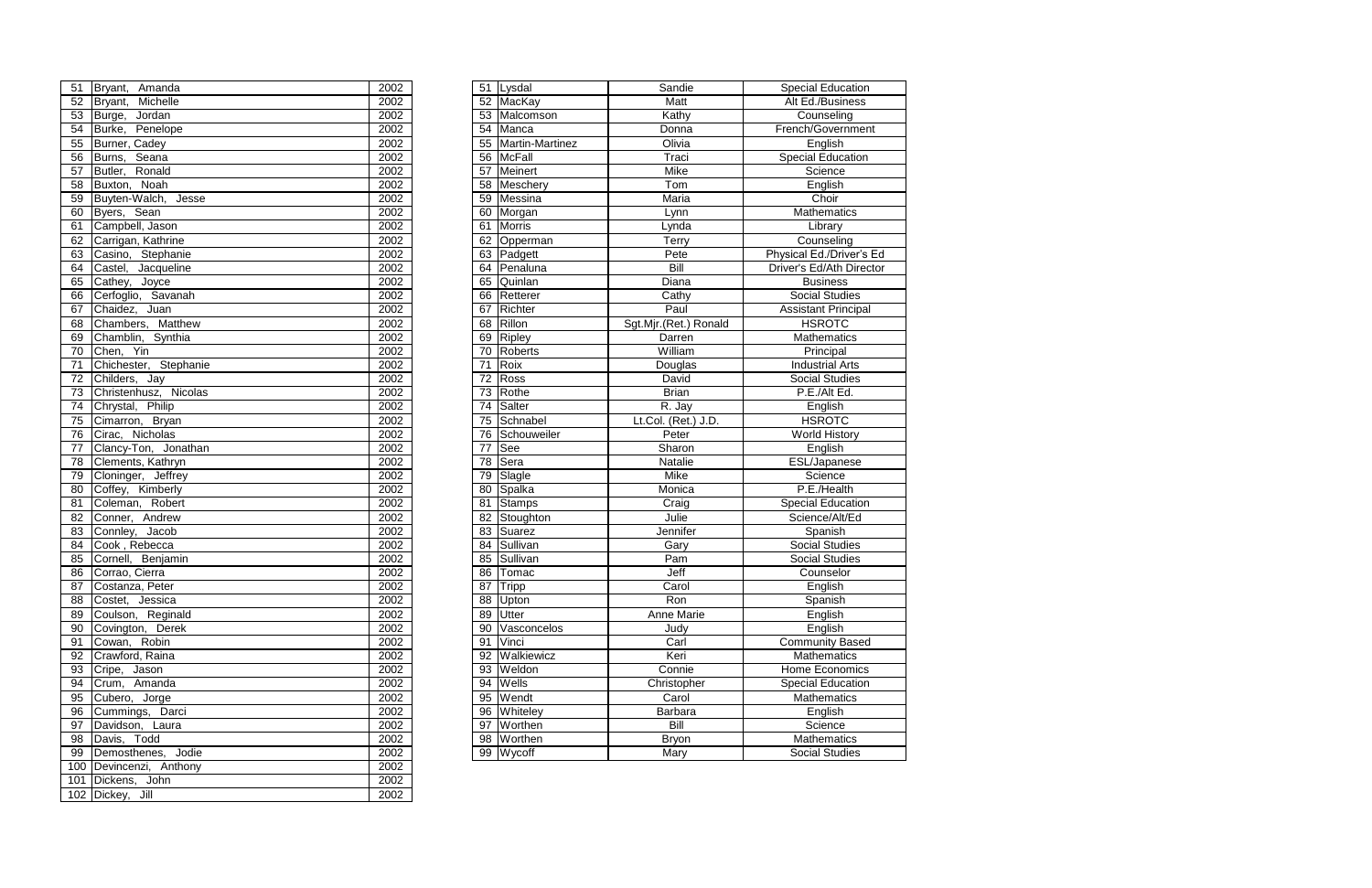|                  | 103 Dixon, Serene                      | 2002             |
|------------------|----------------------------------------|------------------|
|                  | 104 Dodd, Matthew                      | 2002             |
|                  | 105 Dory, Tyler                        | 2002             |
|                  | 106 Dougherty, Dawayne                 | 2002             |
|                  | 107 Drakulich, Jessica                 | 2002             |
|                  | 108 Echante, April                     | 2002             |
|                  | 109 Edington, David                    | 2002             |
|                  | 110 Eidson, Andrew                     | 2002             |
|                  | 111 Elliott, Benjamin                  | 2002             |
|                  | 112 Encallado, Kim                     | 2002             |
|                  | 113 English, Christopher               | 2002             |
|                  | 114 Erwin, Philip                      | 2002             |
|                  | 115 Fahrendorf, Joseph                 | 2002             |
|                  | 116 Ferguson, Sarah                    | 2002             |
|                  | 117 Fettig, Ashley                     | 2002             |
|                  | 118 Figueroa, Iris                     | 2002             |
|                  | 119 Fill, Jolene                       | 2002             |
|                  | 120 Finau, Lopiseni                    | 2002             |
| 121              | Fletcher, Travis                       | 2002             |
|                  | 122 Franklin, Mary                     | 2002             |
|                  | 123 Frauenknecht, Michael              | 2002             |
|                  | 124 Fregoso, Kenneth                   | 2002             |
|                  | 125 Fullmer, Kenneth                   | 2002             |
|                  | 126 Garaventa, Eric                    | 2002             |
| 127              | Garcia, Emily                          | 2002             |
|                  | 128 Gardner, Joseph                    | 2002             |
|                  | 129 Gardner, Matthew                   | 2002             |
|                  | 130 Garol, Benjamin                    | 2002             |
| 131              | Geiger, Bradley                        | 2002             |
| 132              | Gerrard, Matthew                       | 2002             |
| 133              | Gerrard, Nick                          | 2002             |
| 134              | Gertler, Courtney<br>Gonzales, Tsarina | 2002             |
| 135              |                                        | 2002             |
| 136              | Goode, Carl                            | 2002             |
| $\overline{137}$ | Goodnight, Charles                     | 2002             |
| 138              | Green, Kimberley                       | 2002             |
|                  | 139 Haenal, Christina                  | $\frac{1}{2002}$ |
|                  | 140 Haley, Steven                      | 2002             |
| 141              | Hall, Kristi                           | 2002             |
|                  | 142 Hallauer, Bryan                    | 2002             |
|                  | 143 Hammon, Brianna                    | 2002             |
|                  | 144 Hancock, Evan                      | 2002             |
|                  | 145 Hanson, Brian J.                   | 2002             |
|                  | 146 Hardcastle, Jeremy                 | 2002             |
| 147              | Harding, Jenifer Chari                 | 2002             |
| 148              | Harper, Joel                           | 2002             |
| 149              | Harris, Victoria                       | 2002             |
| 150              | Hasenyager, April                      | 2002             |
| 151              | Haskins, lan                           | 2002             |
| 152              | Hatjakes, Alison                       | 2002             |
| 153              | Heath, Theresa                         | 2002             |
| 154              | Heatherton, Branden                    | 2002             |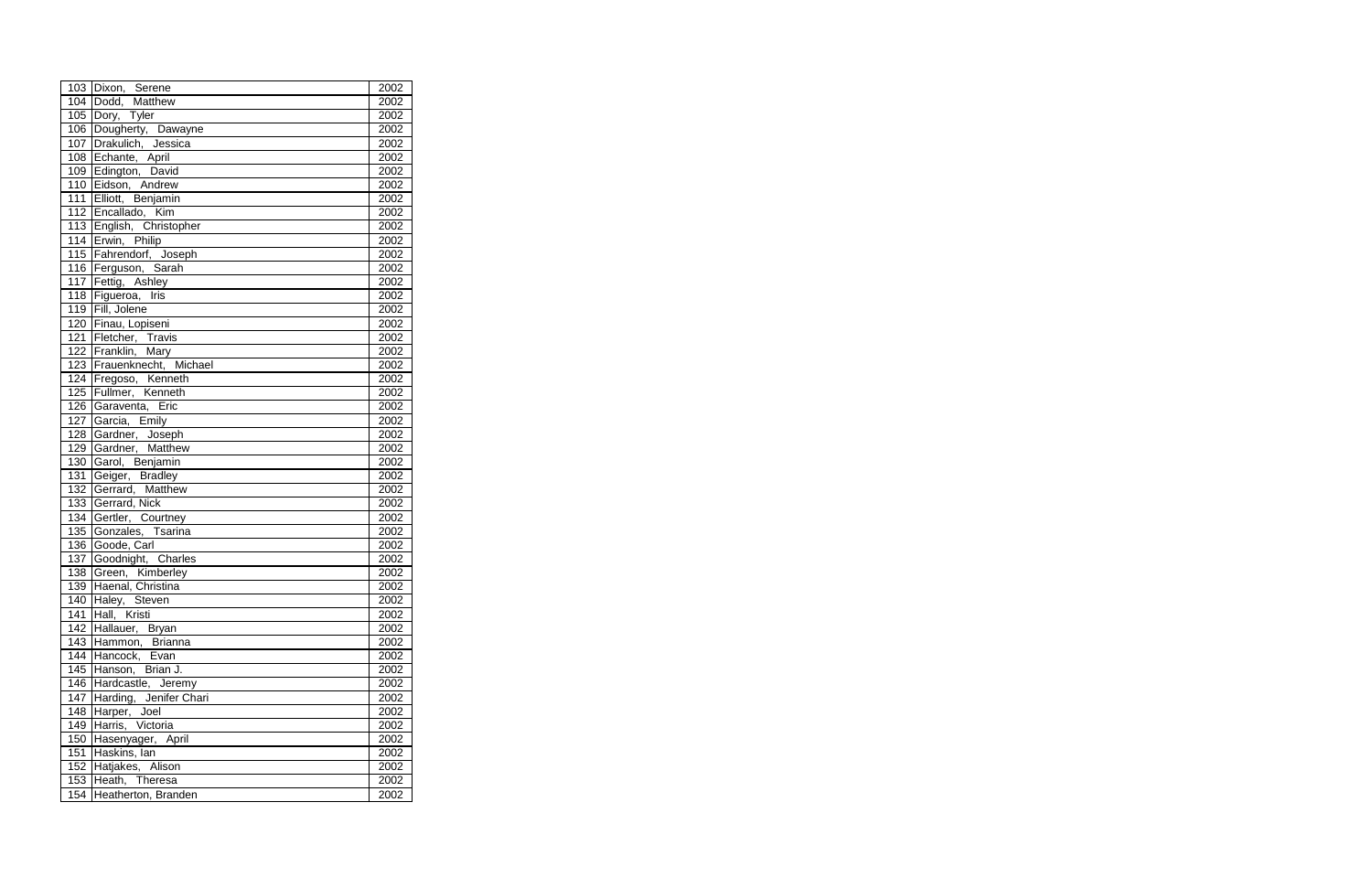|     | 155 Heilman-Singh, Alana | 2002             |
|-----|--------------------------|------------------|
|     | 156 Hemenway, Robert     | 2002             |
|     | 157 Henjum, Eric         | 2002             |
|     | 158 Highsmith, Jason     | 2002             |
|     | 159 Hodgson, Jessica     | 2002             |
|     | 160 Hoeck, Heidi         | 2002             |
|     | 161 Holdridge, Shannon   | 2002             |
|     | 162 Holmes, David        | 2002             |
|     | 163 Horn, Hilary         | 2002             |
|     | 164 Hoskins, Edward      | 2002             |
|     | 165 Hu, Chunlin          | 2002             |
|     | 166 Hueftle, David       | 2002             |
|     | 167 Hullin, Kristen      | 2002             |
|     | 168 Hultberg, Lauren     | 2002             |
|     | 169 Huston, James        | 2002             |
|     | 170 Hutchens, Andre      | 2002             |
| 171 | Hyett, Mei               | 2002             |
|     | 172 Inwood, Timothy      | 2002             |
| 173 | Janowski, Savannah       | 2002             |
|     | 174 Jaramillo, Amy       | 2002             |
|     | 175 Jasper, Shawna       | 2002             |
|     | 176 Jewkes, Serena       | 2002             |
| 177 | Jin, Shuting             | 2002             |
|     | 178 Jojola, Matthew      | 2002             |
| 179 | Jones, Tiffany           | 2002             |
|     | 180 Jones, Perry         | 2002             |
| 181 | Josji, Nikul             | 2002             |
| 182 | Juell, Rebecca           | 2002             |
|     | 183 Kading, Jack         | 2002             |
|     | 184 Kane, Sean           | 2002             |
|     | 185 Karadanis, Sophie    | 2002             |
|     | 186 Karhohs, Kyle        | 2002             |
|     | 187 Keefe, Christopher   | 2002             |
|     | 188 Kelly, Ammeal        | 2002             |
| 189 | Kerivan, Jessica         | 2002             |
| 190 | Kerr, Meredith           | 2002             |
|     | 191 King, David          | $\frac{1}{2002}$ |
|     | 192 King, McKenna        | 2002             |
| 193 | Kivi, Suzanne            | 2002             |
| 194 | Koch, Jennifer           | 2002             |
| 195 | Koepnick, Jade           | 2002             |
|     | 196 Kohler, Ty           | 2002             |
| 197 | Kongmuang, Smattapong    | 2002             |
| 198 | Kosach, Nikolas          | 2002             |
|     | 199 Kosturos, Callista   | 2002             |
| 200 | Kreimer, Leslie          | 2002             |
| 201 | Kriner, Celeste          | 2002             |
|     | 202 Lamay, Ryan          | 2002             |
|     | 203 Lanning, Melissa     | 2002             |
| 204 | Latour, Janelle          | 2002             |
| 205 | Laughton, Alicia         | 2002             |
| 206 | Leavitt, William         | 2002             |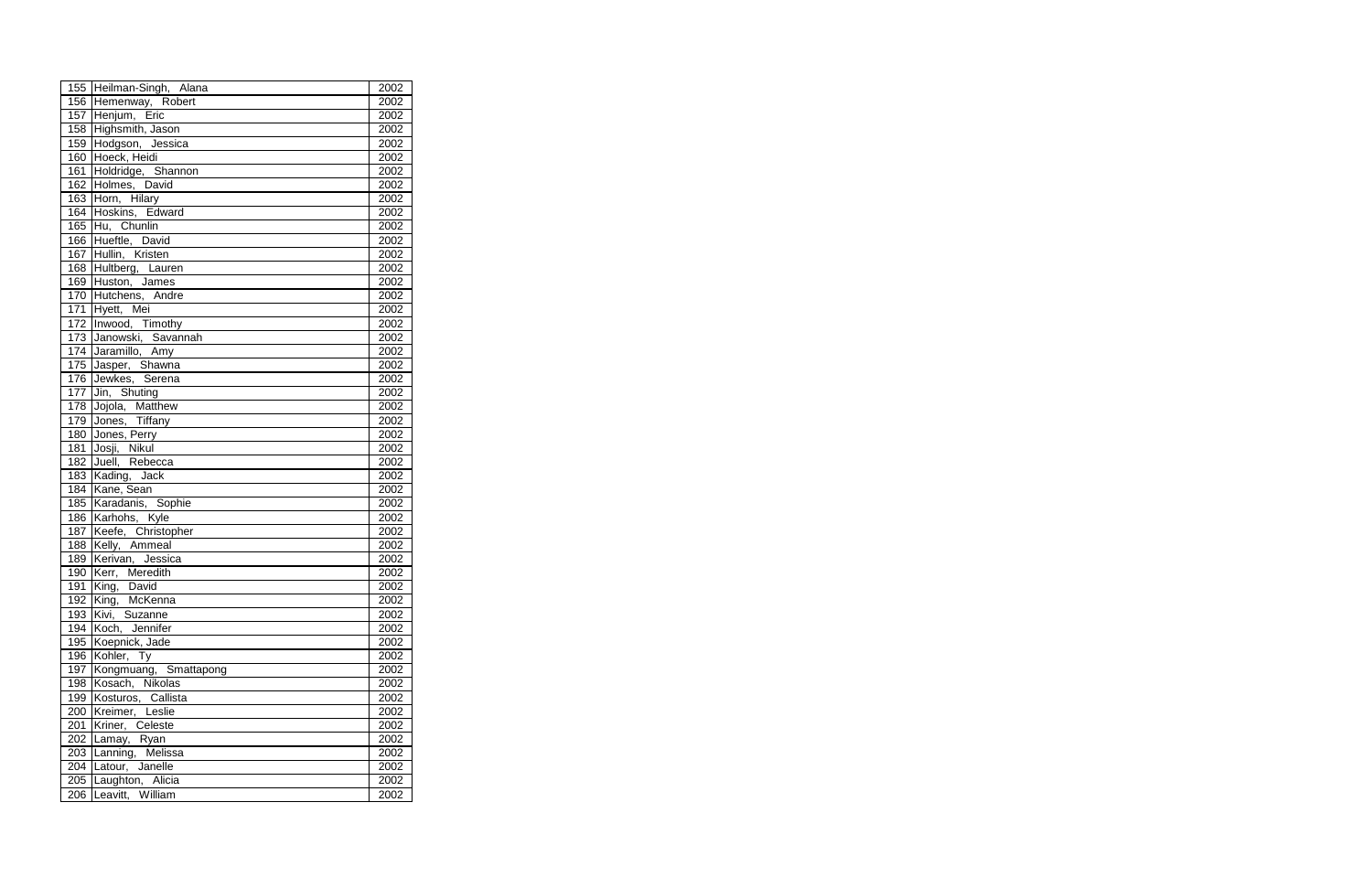|     | 207 Lebedoff, Tyson                      | 2002 |
|-----|------------------------------------------|------|
|     | 208 Lee, Shawn                           | 2002 |
|     | 209 Legoy, Molly                         | 2002 |
|     | 210 Lemke, Danielle                      | 2002 |
|     | 211 Lemons, Justin                       | 2002 |
|     | 212 Lentz, Sara                          | 2002 |
|     | 213 Leon, Angela                         | 2002 |
|     | 214 Lewandowski, David                   | 2002 |
|     | 215 L'Hommedie, Marguerite               | 2002 |
|     | 216 Liebsch, Lauren                      | 2002 |
|     | 217 Ligon, Kelsey                        | 2002 |
|     | 218 Lindesmith, Eric                     | 2002 |
|     |                                          | 2002 |
|     | 219 Lister, Kendyl<br>220 Little, Andrea | 2002 |
|     | 221 Littlewood, Sara                     | 2002 |
|     | 222 Lloyd, Natalie                       | 2002 |
|     | 223 Longobardo, Travis                   | 2002 |
|     | 224 Lopez, Alberto                       | 2002 |
|     | 225 Lord, Mark                           | 2002 |
|     | 226 Luangsongkham, Viengsavanh           | 2002 |
|     | 227 Luciano, Cyrus                       | 2002 |
|     | 228 Lucier, Tyler                        | 2002 |
|     | 229 Lundgren, Katherene                  | 2002 |
| 230 | Lynn, Kavan                              | 2002 |
| 231 | Madsen, Christopher                      | 2002 |
| 232 | Maldonado, Christopher                   | 2002 |
| 233 | Manalili, Crisostomo                     | 2002 |
| 234 | Manca, Laura                             | 2002 |
| 235 | Mansfield, Courtney                      | 2002 |
| 236 | Maragakis, Antonios                      | 2002 |
| 237 | Marko, Rebecca                           | 2002 |
| 238 | Marshall, Kimberly                       | 2002 |
| 239 | Martin, Eleanor                          | 2002 |
| 240 | Martinez, Charles                        | 2002 |
| 241 | May, Stacy                               | 2002 |
|     | 242 McCarty, Clare                       | 2002 |
|     | 243 McCombs, Jennifer                    | 2002 |
|     | 244   McCulloch, Nicholas                | 2002 |
|     | 245   McElroy, Kiley                     | 2002 |
|     | 246 McGaw, Erin                          | 2002 |
| 247 | McGuire, Jason                           | 2002 |
| 248 | McGuire, Shane                           | 2002 |
| 249 | McKissick, Katherine                     | 2002 |
| 250 | Meier, Dane                              | 2002 |
| 251 | Mendoza, Everardo                        | 2002 |
| 252 | Mercado, Joilean                         | 2002 |
| 253 | Meservy, Nicolai                         | 2002 |
| 254 | Mester, Michael                          | 2002 |
| 255 | Miranda, Zeida                           | 2002 |
| 256 | Mitchell, Shandise                       | 2002 |
| 257 | Mock, Kyle                               | 2002 |
| 258 | Moehl, Nicholas                          | 2002 |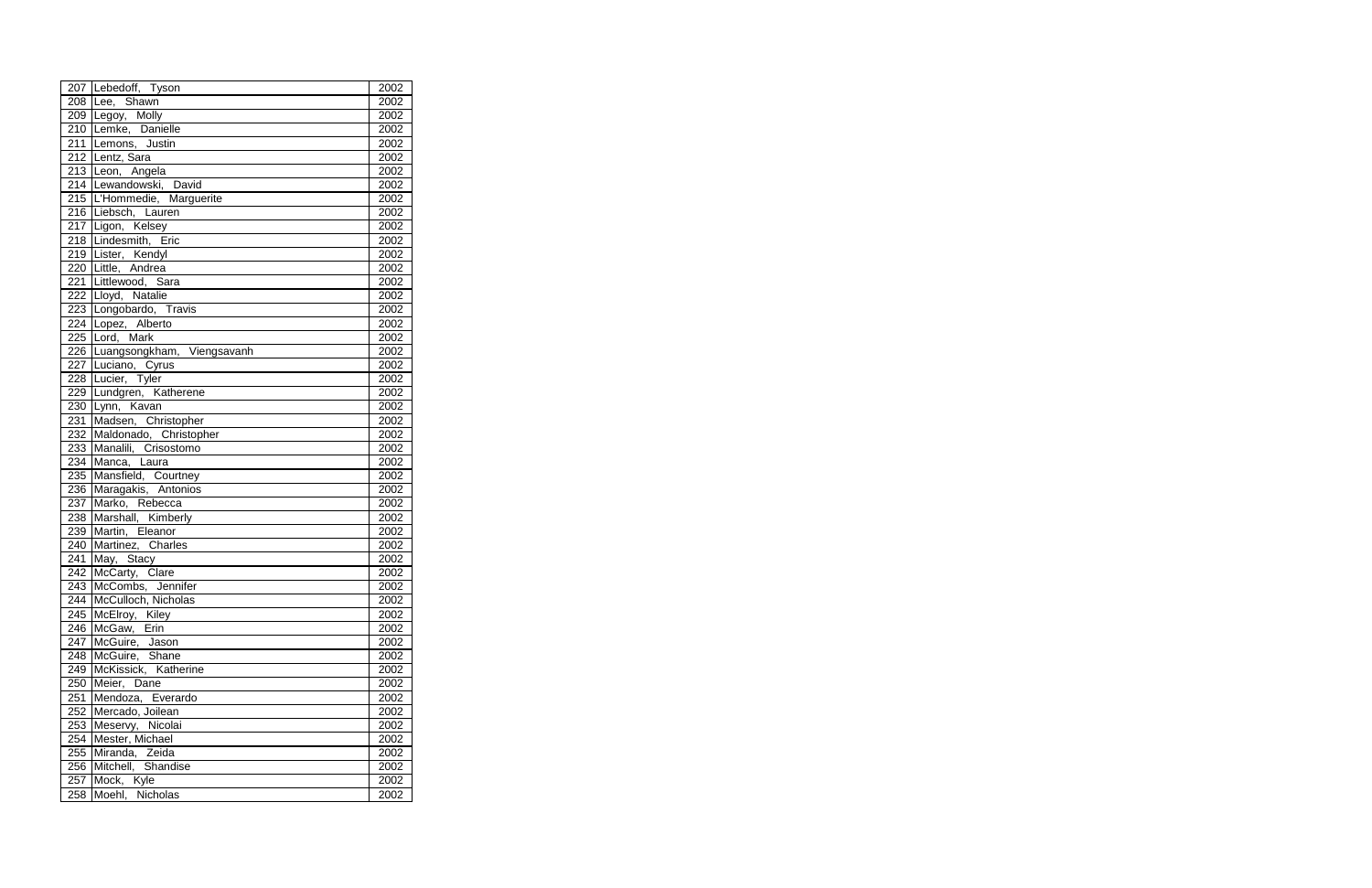|                  | 259 Moehl, Daniel                                          | 2002 |
|------------------|------------------------------------------------------------|------|
| 260              | Montugano, Jason                                           | 2002 |
| 261              | Moore, Jason                                               | 2002 |
| 262              | Morales, Rene                                              | 2002 |
| $\overline{263}$ | Morel, William                                             | 2002 |
| 264              | Morris, Joshua                                             | 2002 |
| 265              | Moss, Diana                                                | 2002 |
| 266              | Mullen, Julie                                              | 2002 |
| 267              | Naughton, Bradley                                          | 2002 |
| 268              | Navarro, Vesenia                                           | 2002 |
| 269              | Nolasco, Carina                                            | 2002 |
| $\overline{270}$ | Nolasco, Emerson                                           | 2002 |
| 271              | Oakes, Ashley                                              | 2002 |
| $\overline{272}$ | Ochs, Heather                                              | 2002 |
|                  | 212 Sone,<br>273 Oetjen, Michelle<br>274 Oliveira, Jeffrey | 2002 |
|                  |                                                            | 2002 |
|                  | 275 Olsson-Lok, Crystal                                    | 2002 |
|                  | 276 Orgill, Susan                                          | 2002 |
| 277              | Ortiz, Pedro                                               | 2002 |
|                  | 278 Paletz, Sarah                                          | 2002 |
| 279              | Palladino, Dominique                                       | 2002 |
| 280              | Patajoki, Soila                                            | 2002 |
| 281              | Patton, Trent                                              | 2002 |
|                  | 282 Peacock, Jonathan                                      | 2002 |
|                  | 283 Peters, Matthew                                        | 2002 |
|                  | 284 Petroff, Alexander                                     | 2002 |
| 285              | Pickup, Joanna                                             | 2002 |
| 286              | Price, Argenta                                             | 2002 |
| 287              | Price, Tara                                                | 2002 |
| 288              | Raisi, Nina                                                | 2002 |
| 289              | Ramadan, Sarah                                             | 2002 |
| 290              | Ray, Kristen                                               | 2002 |
| 291              | Reisig, Jennifer                                           | 2002 |
| 292              | Reyes, Joshua                                              | 2002 |
| 293              | Rhodes, Christina                                          | 2002 |
|                  | 294 Rhodes, Elizabeth                                      | 2002 |
| 295              | Rice, Chandie                                              | 2002 |
|                  | 296 Richards, Julie                                        | 2002 |
|                  | 297 Richardson, Maxell                                     | 2002 |
|                  | 298 Riley, Anthony "Tony"                                  | 2002 |
| 299              | Rivas, Ireri                                               | 2002 |
| 300              | Rivey, Michelle                                            | 2002 |
| 301              | Rodiquez, Saul                                             | 2002 |
| 302              | Rodriguez, Ashley                                          | 2002 |
| 303              | Rohlman, Jospeh                                            | 2002 |
| 304              | Rove, Cory                                                 | 2002 |
| 305              | Ryckebosch, Kyle                                           | 2002 |
| 306              | Saladen, Ashley                                            | 2002 |
| 307              | Salazar, Antonio                                           | 2002 |
| 308              | Sargent, Patrick                                           | 2002 |
| 309              | Satter, Aaron                                              | 2002 |
| 310              | Schaap, Joshua                                             | 2002 |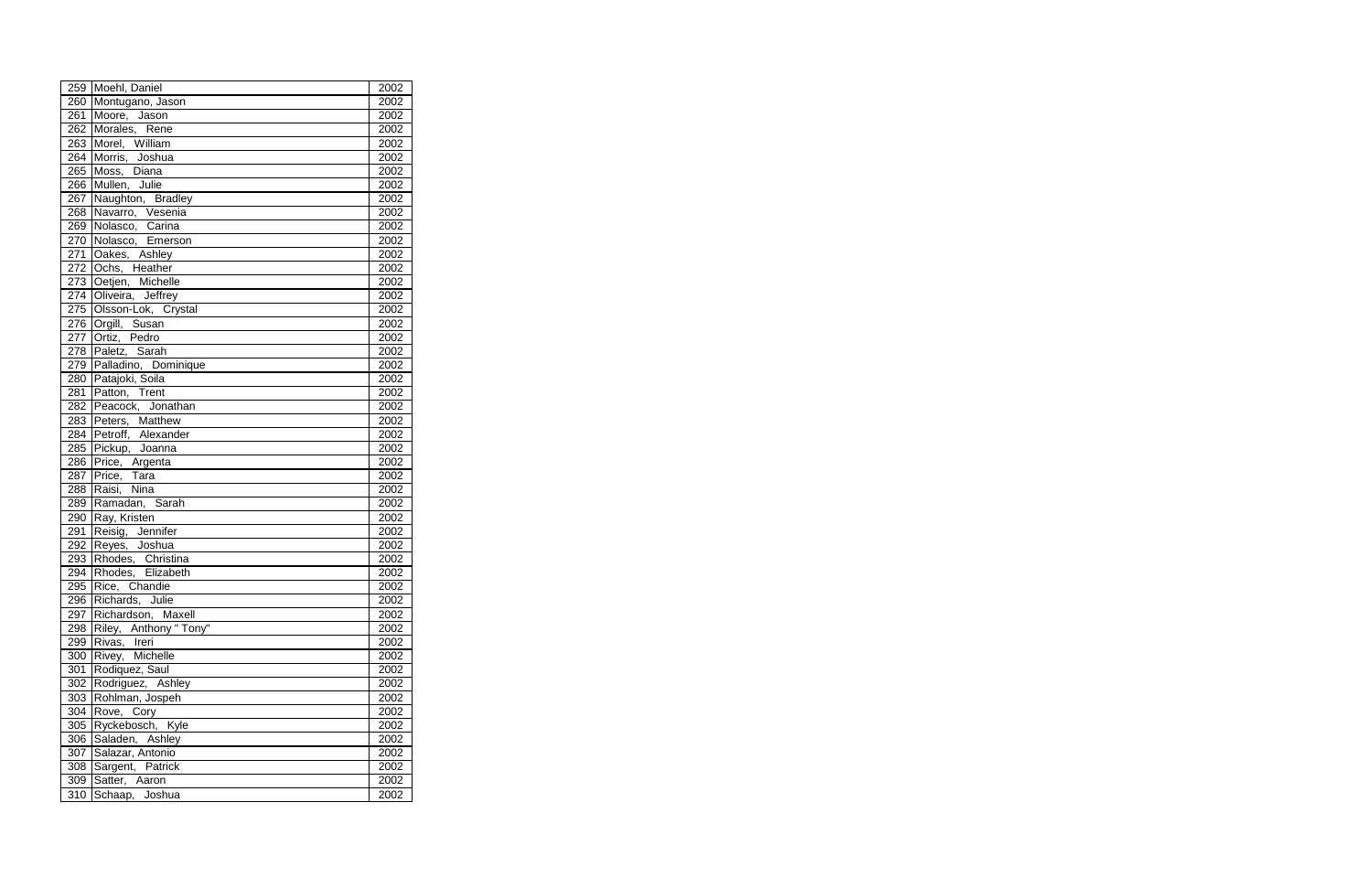|                  | 311 Schorran, Matthew                | 2002 |
|------------------|--------------------------------------|------|
| 312              | Schrage, Amy Beth                    | 2002 |
| 313              | Scott, Colin                         | 2002 |
| 314              | Scully, Catherine                    | 2002 |
| $\overline{315}$ | Sechler, Ashley                      | 2002 |
| $\overline{316}$ | Selover, Andrew                      | 2002 |
| $\overline{317}$ | Shaver, James                        | 2002 |
| 318              | She, Linyun                          | 2002 |
| 319              | Sherman, James                       | 2002 |
| 320              | Shochat, Bradley                     | 2002 |
| 321              | Shown, Jon                           | 2002 |
| 322              | Singh, Jyoti                         | 2002 |
| 323              | Singh, Raja                          | 2002 |
| 324              | Smee, Ashley                         | 2002 |
| 325              | Smith, Christine                     | 2002 |
| 326              | Smith, Marshi                        | 2002 |
| 327              | Smith, Robert                        | 2002 |
| 328              | Smith, Travis                        | 2002 |
| 329              | Snodgrass, Erin                      | 2002 |
| 330              | Standish, Christopher                | 2002 |
| 331              | Stieha, Gregory                      | 2002 |
| 332              | Sudar, Tara                          | 2002 |
| 333              | Sumlin, Benjamin                     | 2002 |
| $\frac{1}{334}$  | Surwillo, Kari<br>I                  | 2002 |
| 335              | Sutherland, Rachel                   | 2002 |
| 336              | Svare, Ragnar                        | 2002 |
| 337              | Swain, Matthew                       | 2002 |
| 338              | Sweeney, Brian                       | 2002 |
| 339              | Tarkington, Vanessa                  | 2002 |
| 340              | Taylor, Tyler                        | 2002 |
| 341              | Tilman, Christopher<br>Tolles, David | 2002 |
| 342              |                                      | 2002 |
| $\overline{343}$ | Totten, Jeremy                       | 2002 |
|                  | 344 Tracey, Paul                     | 2002 |
| 345              | Trificana, Tara                      | 2002 |
| $\overline{346}$ | Trigero, Sara                        | 2002 |
|                  | 347 Troughton, Jaime                 | 2002 |
|                  | 348   Tupou, Vivian                  | 2002 |
| 349              | Urza, Alexandra                      | 2002 |
|                  | 350 Utter, James                     | 2002 |
| 351              | Valdivia, Martin                     | 2002 |
| 352              | Valle, Jessica                       | 2002 |
|                  | 353 Vandenberg, Nienke               | 2002 |
| 354              | Vankooten, Erin                      | 2002 |
| 355              | Vaughn, Alexander                    | 2002 |
| 356              | Vawter, Nicole                       | 2002 |
| 357              | Vega, John                           | 2002 |
| 358              | Vernon, Sarah                        | 2002 |
| 359              | Vigen, Brandi                        | 2002 |
| 360              | Volpicelli, Travis                   | 2002 |
| 361              | Walker, Kimberly                     | 2002 |
| 362              | Wallace, Kevin                       | 2002 |